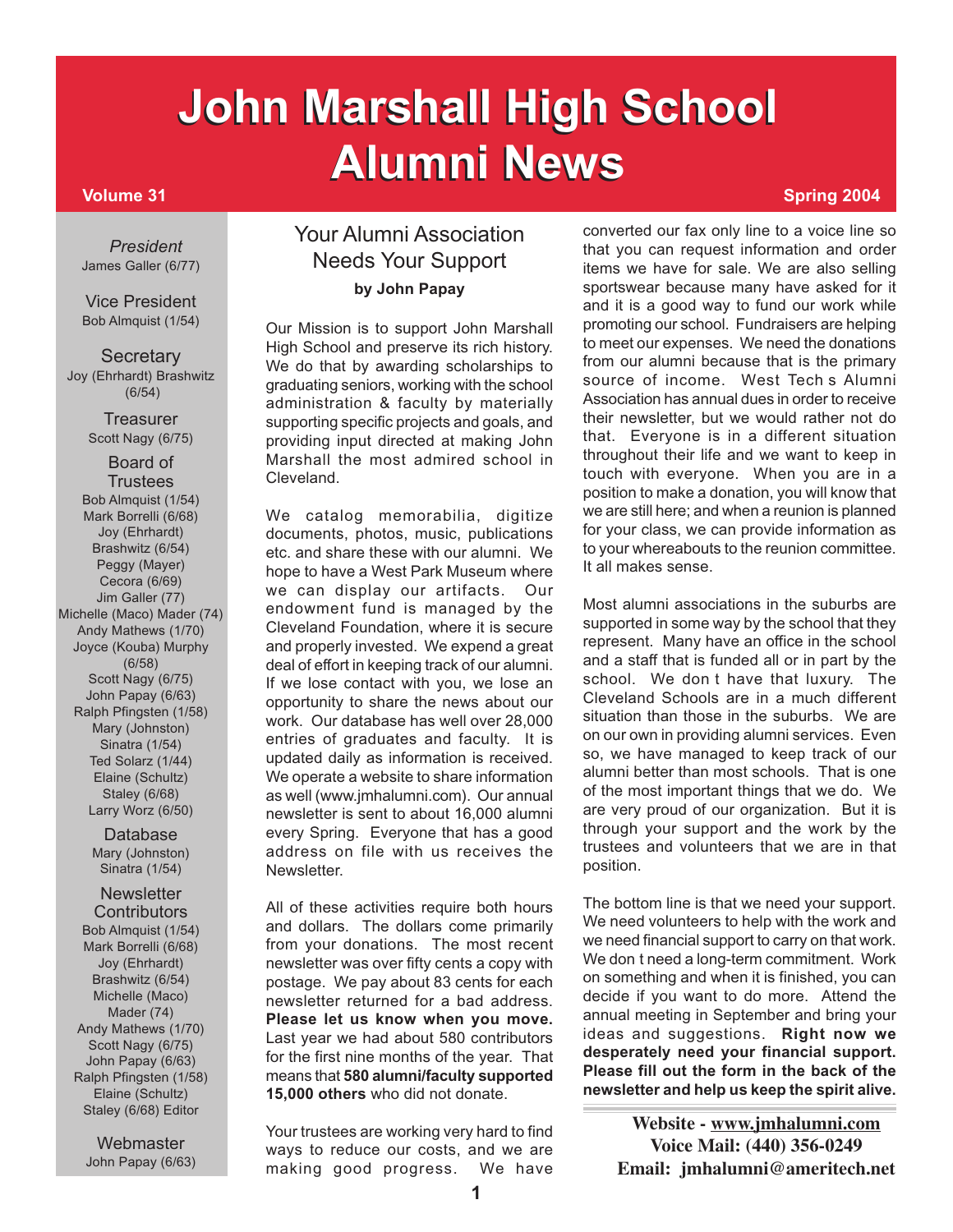

Laurel Robinson Edwards (6/59) Deborah Coach Baumhower (6/59) Keystone, Colorado

Class of 46 celebrating their 57th Class Reunion and their 75th birthdays • • • •





○○○○ ○○○○○○○ Larry Flanagan ( 79) sent us this picture of JMH Alumni marching at the Kamms Corner 4th of July Parade in 2003. Join us in 2004! Information on page 8.



January 55 Class Reunion taken at Carrie Cerino s. Taken on 7/6/01 •

#### **In This Issue . . .**

| Financial Report & Endowment Fund  10 |  |
|---------------------------------------|--|
|                                       |  |
|                                       |  |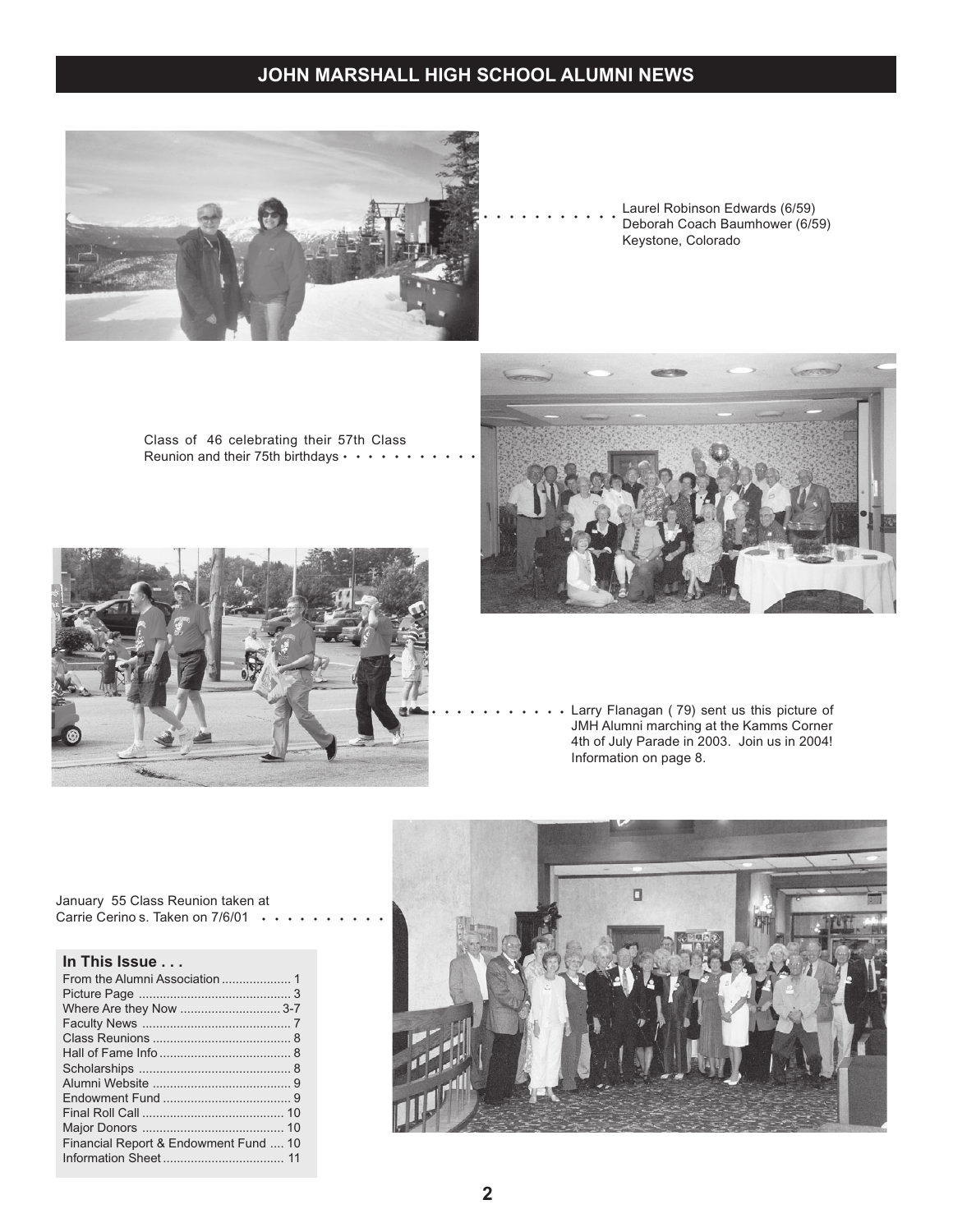## **WHERE ARE THEY NOW ?**

#### **1920 s Edited by Andy Mathews**

*Marjorie (Barker) Bassett 6/26* of Ravenna turned 95 years old in Aug, 2003. She is happy and in good health.

#### **News from 1930 s by Andy Mathews**

*Romaine (Broeker) Janus 1/36* of Seal Beach CA got a hole in one while golfing.

*Art Roberts 1/36* of Wickliffe is retired and spends winters in Pompano Beach, FL. 4ch, 14 grd.ch and 12 grt.grd.ch.

*Martha (Stefancik) Davies 6/36* of Parma has traveled all 50 states and 35 countries.

*Dr. Dennis Radefeld 6/37* of Lorain, Associate Medical Director at Elyria Memorial Hosp. And Community Health Partnering. Participates twice yearly in medical mission projects in the Dominican Republic.

*Dorothy Ann (Swain) Dhority 1/38* of Aurora, CO has 15 grd. chd. And 2 great grd. ch. Travels a lot and still in good health.

*June (Martin)Schemmel 1/38* of Brunswick is married to JMH grad *Bill* **1/36.**

*Paul and Rose (Collier) Schneider 6/38* live in Whittier, California. Paul was JMH s first Drum Major. He has been the caretaker of his wife who has been afflicted with MS for over 40 years

*Loyola (Kerekes)Ross 6/39* lives in Lakeland, FL and is married to *William* **6/40** who has Parkinson s Disease and is participating in Blind study of Glutithion. They have five children, Wm.III is a CPA, Chas an MBA, Larry, PhD in mkting. Therese Acct., and Dennis a LLB and Fl State Rep.

#### **1940 s Edited by Peggy Cecora**

*Betty Bath Williams 1/40* lived abroad for many years and now resides between St. Petersburg, Fl and Chevy Chase, Md. She recently had children s novel Kalabashee and His Sisters published.

*Robert Baus 1/40* retired from NASA Glenn after 20 years in the engineer field. He has three of his four children living nearby in Brooklyn, Ohio.

*Lois Seelbuch Alquist 6/40* and her husband since 1944 have lived in Cleveland, Alexandria, Va. And Barthlesville, Ok. They are currently enjoying retirement in St. Simmons Is., GA as well as visiting children in Ohio, Massachusetts, New York and her sister Jean (class of 42) in California.

*Jean Gorman Clark 6/40* has enjoyed receiving the newsletter in the past. She wrote to inform us that she has not received it for a while and would like to receive it again.

*Dor H. Hesselgrave 6/40* and wife *Theodora* have volunteered at a Hardware museum for the past 13 years. They also enjoy traveling to Petra, Jordan; Ephesus, Turkey and Hakone, Japan.

*Louise Grall Patterson 6/40* lives in Ormond Beach, FL and is active in the Woman s Club there. She enjoys coming to Ohio in the summer and credits fellow classmate Jean Gorman Clark as the organizer of an annual luncheon with other classmates.

*Harry Scherzer 1/41* informed us that at their 50th reunion in 1991 some of his fellow classmates wanted to meet every month and have done so on the first Wednesday of every month at 11:30 AM at the Red Lantern in Kamm s Plaza. The gang would like you to come and join them if you can.

*James Hyland* **1/***41* meet up with *Gary and Mildred Montain (teachers at JMHS)* at an elderhostel program in Chester Springs, Pa.

*Robert and Bernice (Dunkel) Lowry 6/41* from Colorado Springs, Co. celebrated their 60th wedding anniversary on Oct.23, 2003.

*Doris (Wilson) Soucie 6/41* visited family and friends in September. She had an opportunity to visit with *Ruth (Kadel) Denson, 6/38* a year ago in November, 2002 and they had no trouble recognizing each other.

*Jeane (Miller) Mader 1/42* for over 60 years a small group of the JMH 1/42 has been able to keep in touch with everyone. She hears quite frequently from Paul Hoffman.

*Edward Brenneis 1/42* is patiently waiting for Ralph Pfingsten s Rockport, The Forgotten Township to be published.

*Jeane Sturprich Furber 6/42* is executive vice president of the Greater Cleveland Safety Council located in the Hanna Bldg. She stays young by teaching (driving violations) for the county courts both juveniles and adults.

*Warren H. Scott 6/42* lives in Santa Barbara, CA and can not travel as he did before due to his wife s affliction with Alzheimer s

disease. Warren would be delighted if you would like to visit him you can contact him at warndort@earthlink.net. He was honored to be able to attend the 59<sup>th</sup> anniversary of D Day celebration.

**Phyllis Boner Bullock 6/42** volunteers at her church and Garfield kindergarten in Lakewood.

*Dorothy Kodish Wolfert 6/42* informs us that Jo Mars social club consisting of 12 girls from their class is sadly down to 6 members. Those remaining still correspond and get together whenever possible.

*Betty Stooks Fitch 6/42* celebrated 61 years of marriage to her husband *Bob* on June 6, 2003. She has benefited from her JMH art classes by teaching ceramics.

*Jack Kullman 1/43* and his wife *Dot* are also interested in purchasing Ralph s book. One copy please.

*George Verga* **1/42** is interested in Ralph s book.

*Ethel Keegan Mulhan* **6/43**looked forward to their 60<sup>th</sup> class reunion. The reunion committee was wonderful. She is proud to be a graduate of JMH. Her daughter Dianne Muhlhan Kos (1964) teaches in the Cleveland Public School system.

*Edgar Weiss 6/43* has been a diabetic for 65 years and is grateful for his good health. He and his wife, *Zelma* spend winters in Florida. They had two daughters *Janice CRNA (JMH 1969)* and Barb RN *(JMH 1972)* are both nurses.

*Arline Frantz Miller 6/43* looked forward to attending her 60<sup>th</sup> reunion last August. She would like to get all Alumni living in California together. Anyone interested in taking on the job should contact the Alumni Association for help

*Dorothy Bath Wolff 6/43* enjoyed the article about her class and also had a great time at her 60<sup>th</sup> reunion last August.

*William Varga 1/44* enjoys skiing in the winter, golf in the summer and flying when the weather permits. He and his wife, Kay enjoys traveling.

*Dorothy McCave Kullman 1/***44** and her husband *Jack*, 1/43 are happily married and doesn t want to throw the computer into a tailspin but would like to save the association money by only receiving one newsletter.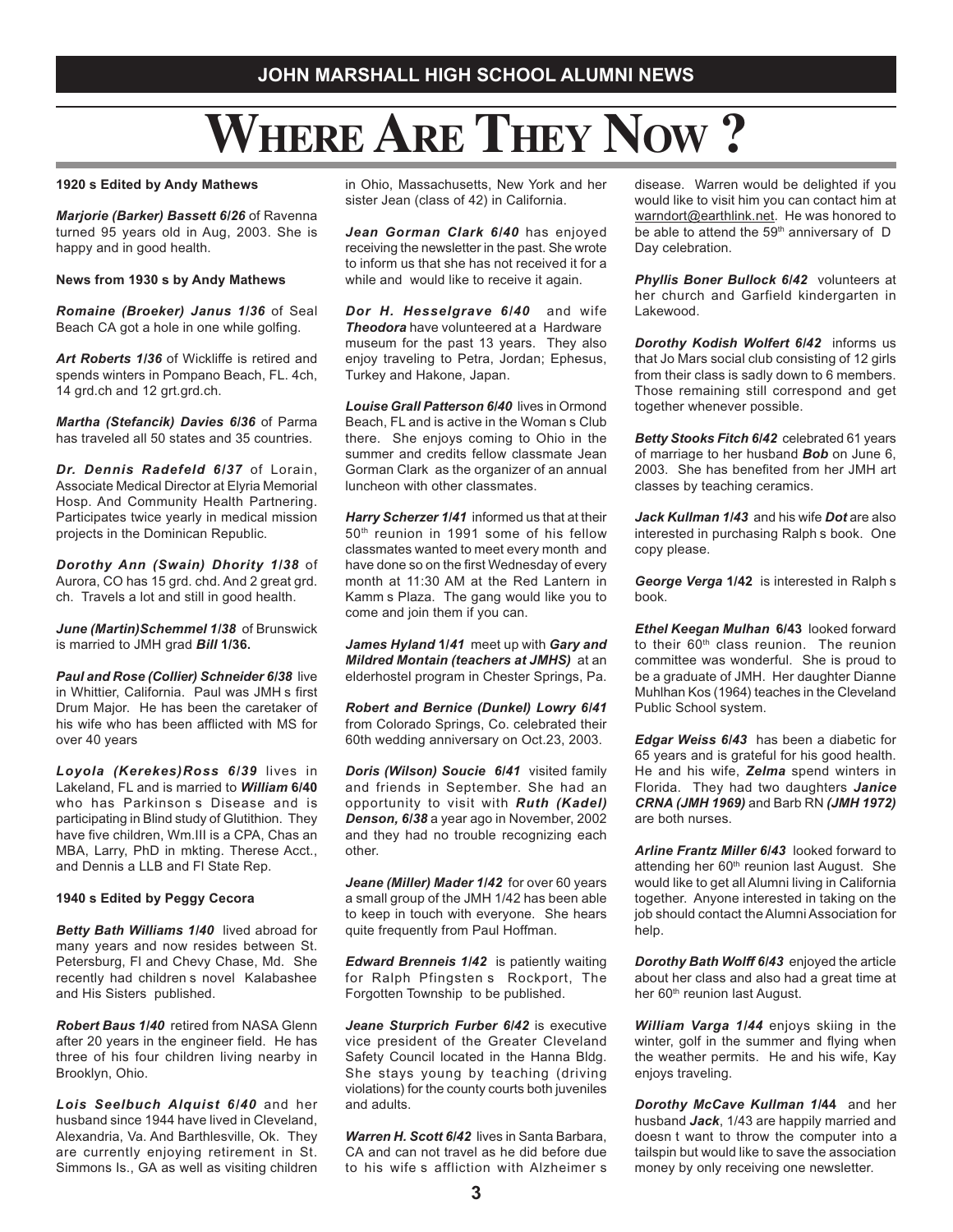*Francis Anderer 6/44* and spouse celebrated 54 years of marriage on October 17, 2003.

*Donald Evans 6/44* would enjoy receiving the newsletter again.

*Margaret Zill Boje 1/45* sadly informed us of her husband s *Paul (6/44)* passing On October 26, 2003.

*Alvin Wheatman 1/45* skippered the sailing vessel Sea Dancer , a 35 ft. sloop in the Transpacific sail boat race from LA to Honolulu for the second time.

*Rosie Owens 1/46* slowed down enough to send a note to say she is living in the Florida Keys and would like to continue to receive the newsletter.

*Pauline Diamond 6/46* retired instrumental music teacher from the Cleveland Public School. She also is the scholarship chairperson at B-W conservatory women s committee and is president and scholarship chairperson of the Greater Cleveland Chapter of the Ohio Retired Teachers Association.

*June Prock 6/46* informs us her husband Richard had spine surgery and mended enough to golf twice a week.

*Loren Stacy Hesselgrave 6/46* works as a commercial contractor in Palm Coast Florida. His work number is 386-445-1910 if anyone needs and industrial or commercial renovation done.

*Newton Kellackey 6/46* would like to have another class reunion. The Fairview-West Park Rotary Club bought a 4-wheel drive Toyota pick up truck for Esperanza in the Amazon jungle.

*Earl Toth 1 /47* enjoyed attending the 50<sup>th</sup> and 55<sup>th</sup> class reunions. He would enjoy receiving our newsletter to keep in touch with his classmates.

*Tom* and *Audrey Folkman 1 /47* have a great grandson born in February, 2003. They also celebrated the 54<sup>th</sup> wedding anniversary in June of 2003.

*Elfriede Theile Prusa 1 /47* has been a widow since August 1991 after 42 years of marriage. She lives with her daughter Barbara (6/77) and Cliff (6/75) Stittnisch and their thirteen-year-old daughter Nicole.

*Emery* and *Beverly (Webber) Dzamka* **6/47** have been married for 53 years this past October 14. Emery is a retired educator and Beverly retired from the IRS. They reside in Albuquerque, New Mexico and would love to hear from fellow alumni.

**6 /47** Janet Gorman volunteers for Meals on Wheels and Fairview Hospital . She enjoys bowling on two teams and also manages the three-time championship West Park UCC Men s Baseball Team.

*Jean Fadil 6/47* would be interested in Ralph s book.

*Hugh Scott Lesseberg 6/47* lives in Melbourne Florida during the winter and in Marblehead, Ohio during the summer.

*Donald Scranton 6 /47* from Bosque Farms, New Mexico keeps busy with the Red Cross and Marine Corps League.

*Eileen (Vogt)* **1***/48* and *H. Alton Harrison (6/48)* enjoyed seeing Tony s Restaurant at Kamm s Corners, Gunning Park and the others that were viewed on the website. They found the football picture of 1925 to be interesting and that Mr. Whitacre also attended John Marshall. They would also like to just receive one newsletter.

*Josephine Placek Sidari 1/48* informed us that her two children went to JMH and that she has five grandchildren.

*Elinor Gill 6/48* lives in Mesa Arizona and is enjoying her retirement and fills her spare time with running errands.

*Dale Sprosty 6/48* from Mount Pleasant, Michigan played military Taps in Hawaii during the July 4, 2003 Arizona memorial service.

*Mary Lou Noel Pollak 1/49* is most definitely interested in the Rockport book.

*Dolores Trocki Smith 1/49* was excited about their first family reunion that was held in Estes Park, Colorado. Her four children, their spouses and seven grandchildren ranging from 4-12 years of age were to be there for the event.

*Jack Gallagher 1/49* from Glen Ellyn, Illinois and his wife, Avis play golf, tennis and travel while enjoying retirement.

*Carole Wilmerink Cook 1/49* informed us that her husband Richard died suddenly on Dec. 26 of cardiac arrest.

*Eleanore Davis 1/49* has expressed an interest in Ralph s book.

*Eileen Barnes Geordt 1/49* says keep the newsletter coming. She really enjoys it.

*Nancy Plescia 6/49* lives in Glendale, Arizona since 1977. She spent the summer with her daughter in Flagstaff, Arizona. Her husband died in 1997 and her son in 2000. She enjoys receiving the newsletter.

*Doris Hass Hendricks 6/49* broke both her wrists last summer and is looking forward to attending the 55<sup>th</sup> year reunion with friends. She enjoys receiving the newsletter.

#### **1950 s Edited by Elaine Staley**

*Liane Kramer Bliss 1/50* got together for a mini reunion with her classmates. Alma Goodyear (NC) and Jane Caskey (CO) joined in the fun.

*Rolans Dittmer 6/50* lives in Milpitas, CA with wife, Bee and keeps busy with 10 yr. old son Michael s sports

*Glenn Lanzendorfer 6/50* retired in 98 and had a good time at his  $50<sup>th</sup>$  reunion. He enjoys his family (grand & great grandchildren) and is busy with church choir. Lives in WI.

*Donald Friedl 6/50* wrote from Westwood, MA about his 3 month cruise around the world. Also had successful triple bypass last year. Prior to retiring in 97, he was named New England entrepeneur of the year, two years in a row.

*Patricia Spilker Kroffke 1/51* lives in Parma and is busy with 5 children, 11 grandchildren and 2 great grandchildren.

*Ronald Kiessling 1/51* had his first grandchild graduate from high school. He says he is feeling great as the years keep passing by.

*Jerry Alert 6/51* wrote from Columbia, SC where he has resided over 18 years.

*Robert Wendt 6/51* of North Olmsted retired as principal, Cleve. Bd. of Ed. 1987. Active as AARP tax aide. Senior Advocacy Kiwanis and N. Olmsted Comm. Council.

*Robert Yaroma 1/52* and five others began a new business venture on 1/4/00. Pleased to have the experience of success at the age of 66.

*Eleanore Reichel Petroff 6/52* and her retired spouse play golf and take care of her 96 yr. old mother in Aiken, SC. She enjoyed the 50<sup>th</sup> reunion.

*Richard Brumbach 1/53* just completed a 2000 mile ride on his Honda, traveling to the Honda Hoot in Nashville, TN. Lives in Westfield, NY and would like to hear from classmates.

*William Ackerman 1/54* keeps busy volunteering, reading, writing and fishing. Enjoyed a recent Alaskan cruise and visits to children in CA, CO and Key West.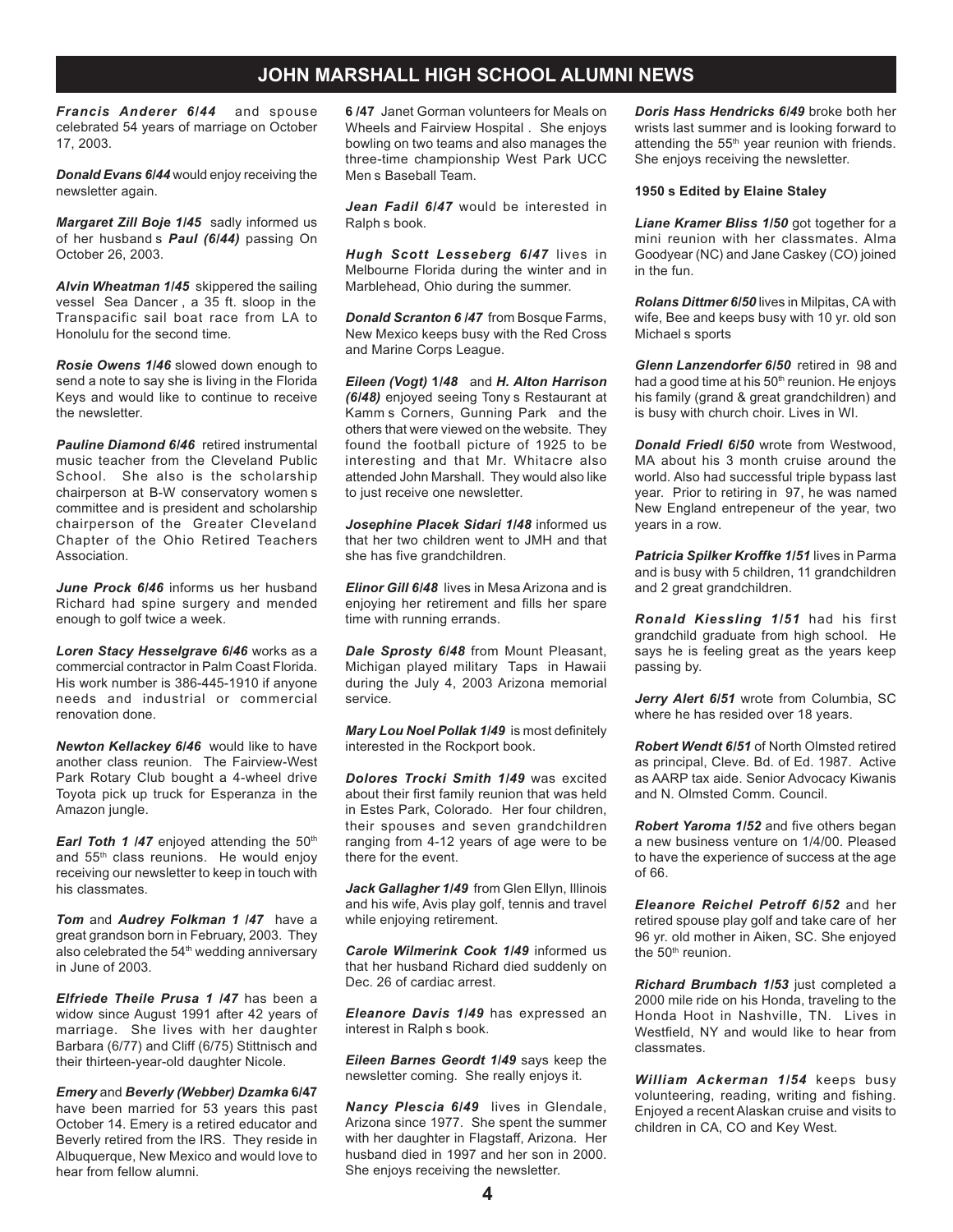*Nancy Buckley Kaiser 6/54* and spouse *Jim* enjoy retirement in Sun Lakes, AZ. Keeping busy golfing, volunteering and visiting grandchildren. Looking forward to 50<sup>th</sup> reunion.

*Robert Pugliese 1/55* will be traveling with wife, Marilyn to Italy for their 35<sup>th</sup> anniv. Also will hike among the cliffs of the Cinque Terre region and sample local wines.

**6/55** Fourteen members from the club POTLUCK went on a 4 day cruise of the Bahamma s from the JMH class of 6/55. They include: *Marilyn Cameli Romeo, Carol Clark Pedid, Carole Zickes Wetzell, Colleen Chittick, Joan Brodman Kuhfeld, Judy Cupp Fairchild, Judy Oldenburg McKee, Nancy Harkus Bensinger, Anita Parsons Wardrope, Peggy Shadrake Wheeler, Sally Yurick Mayer, Sandy Weller Zedella, Darlene Perry Mulholland* and *Patty Severo Evelsizer*.

*David Meyer 6/55* retired from United Airlines in 98 and now does volunteer work at Woodstock, IL Hospital. He also enjoys golf, travel and family.

*Richard Krause 1/56* and *Alice Riemer Krause 6/58* live in Hernando, FL enjoying volunteer work, bowling and walking. They travel north to PA and NJ to visit family.

*Stuart Switzer 1/56* retired in 00 from HWH Architects Engineers Planners, Inc. and now enjoys golf, fishing, gardening, boating and traveling.

*Edward Henry 6/56* and wife *Carlota* enjoy trips on their Harley through the western states. They started a bagpipe band and play around southern CA where they live.

*Mona Hussey Mason 6/56* writes from Cherry Creek, NY where she is active with the Daughters of the American Revolution, Lions Int., she also likes to golf, ski and dabble in genealogy.

*Marilyn Gubics Heinke* **6/56** still sings in Key West, Fl with The Paradise Big Band and on Little Palm Island . She was in town to see children and grandchildren this past summer and on to fly fish in Vermont in the fall.

*Anne Polhemus Hornish* **1/57** has been to 22 countries since 82 plus Canada, Alaska and the US. She is a widow with four sons and four grandchildren. Looking forward to 50th.

*George* and *Sharon Finzel Pawlas 6/57* wrote from Melbourne, FL where Sharon retired after 22 yrs. dental assistant. George is starting his 13<sup>th</sup> year at the Univ. of Central FL, preparing the next generation of school principals.

*Deborah Couch Baumhower 6/59* , Hamilton, OH got together with Laurel Robinson Edwards in Keystone, CO. after visiting with her daughter, also from CO. (see picture on page 2)

#### **1960s Edited by Mark Borrelli**

*John Auner 1/60* of Hollywood, FL, wishes to share news of his grandson Tyler (8) and his granddaughter Lindsey (1).

*John Dankulic 1/60* of Seven Hills, OH, is still flying RC airplanes. John s youngest daughter is a fireman in Phoenix, and he has two grandsons there.

*Robert Bayerl 6/60* of Tallahassee, FL, is Deputy Director for the Statewide Public Guardianship Office for the Department of Elder Affairs.

*Leonard Downie 6/60* from Washington DC, has been the Executive Editor of The Washington Post since 1991. His latest book , The News About the News (with Robert G. Kaiser), was published by Knopf in 2002 & by Vintage (paperback) in 2003. With wife Janice, they have six grown children between them.

*Carol (Ludrovsky) Maichrye 6/60* of Middleburg Heights, OH, graduated from Heidelberg College with a Masters Degree and taught for thiry-four years in grades Kindergarten, 1st, 2<sup>nd</sup>, 4<sup>th</sup>, 5<sup>th</sup> and 6<sup>th</sup>. Now retired, Carol loves to fish, hike and garden with husband Dan. Continuing in the tradition, son Joe teaches chemistry in Brunswick.

*Richard Whitworth 6/60* of Streamwood, IL, retired in November, 2000 from United Air Lines after thirty-one years. He is currently considering a possible move to Florida.

*Richard Roth 1/61* of Amherst, OH, has returned to Baldwin Wallace College as a Men s Assistant Basketball Coach, the same position he held twenty-two years ago!

*Robert Staley 1/61* of Strongsville, OH, graduated from Ohio University, as have his two sons. Robert and his wife Laura will have been married for thirty-five years in June.

*Robert Ebert 6/61* continues to teach Economics at Baldwin-Wallace College. He received a teaching award in 2003 and his book entitled Flxible : A History of the Bus and Company was recently published. Robert currently resides in Rocky River, OH.

*Diane Ledonne 6/61* retired from the Navy Nurse Corps in 1996. Diane is a healthcare consultant in the Washington, DC area. Her current assignment is providing management support services to the Information Management Department of the TRICARE Management Agency, the military s managed care program. Diane earned a Ph.D. in Health Services Research from Saint Louis University courtesy of the United States Navy. Dianne currently resides in Alexandria, VA.

*Carol (Neuwar) Kline 6/61* currently resides in New Port Richey, FL, and is retired from Banking. Married for forty years, Carol has three children and four grandchildren. She has traveled to Germany and the Caribbean.

*Bob Schurk 6/61* of Falls Church, VA, is currently the Facility s Coordinator at The Lyceum, Alexandria VA s History Museum, and handles Contracts & Rentals. Bob meets with theatrical producers, yoga teachers, national symphony ensembles, classical & jazz musicians, the Joint Chiefs of Staff, and a great many piano teachers.

*Elaine (Henneges) Kast 6/62*, of Jensen Beach, FL, retired after thirty years as a United Airlines Flight Attendant. Elaine lives on a barrier island between the Indian River and the ocean. Tennis, anyone?

*Terry Troutman 6/62* retired in June, 2003 after thirty-five years with Avis Rent-A-Car. He now lives in Naples, FL, with his wife Pat.

*Joanne (Agar) Draves 6/63* of Berea, OH, is a Social Coordinator at Crystal Waters Assisted Living facility in Strongsville, OH. Husband Larry, of thirty-eight years, is a retired Berea firefighter. They have three sons and two grandchildren.

*Warren Blower, Jr 6/63* has three married children, ages 22 to 27, and three grandchildren, ages 6 months to 4 years. Warren has been self-employed for the past ten years, and now resides in Lexington, NC.

*Sue (Frances Charles) Madden* **6/63** is married to Robert Madden and has four sons and seven grandchildren. Sue is presently the CEO/President of the Vantage Federal Credit Union and resides in Strongsville, OH.

*Martha (Jeannie Chudzinski) Anderson* **6/ 63** of Princeton, KY, went by the nickname of Marty in high school. She used her middle name Jeannie when she married Paul Welz in 1966, and had two daughters. Martha remarried in 1990 to Rocky Anderson. She is retired from Bell South after thirty-one years, and is the proud grandmother of three granddaughters. Martha would love hearing from any of her fellow classmates at rockyjean@msn.com.

*Dianne (Gallik) Davis* **6/63** of Pittsburgh, PA, retired in 2002 after thirty-six years with General Motors.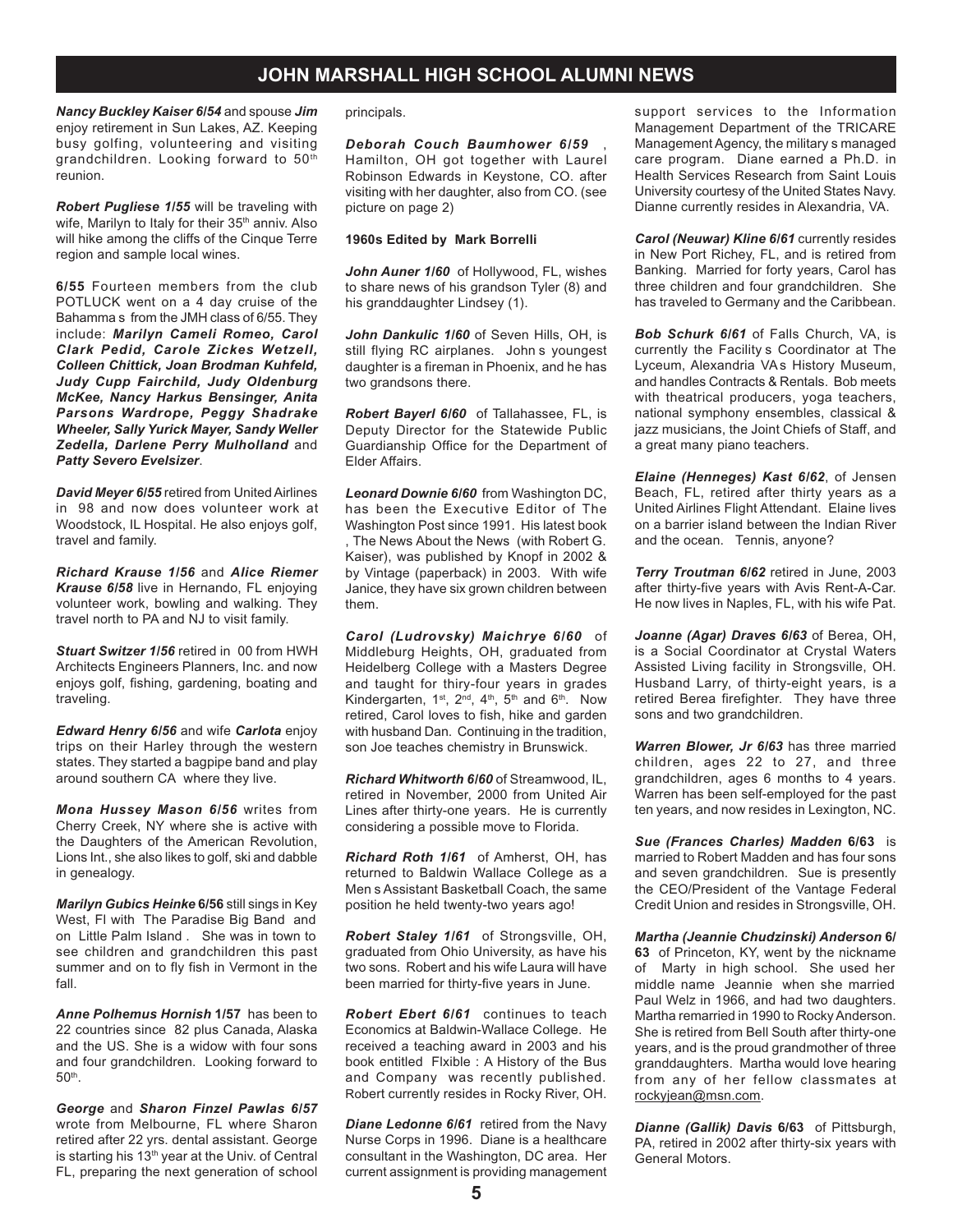*Annette Tabar 6/63* of Cleveland, OH, is the founder of The Rose Garden Respite Center, a 501C3 wellness organization dedicated to the enrichment and enlightenment of Cleveland youth and the at risk population. The Rose Garden now celebrates its fifth year.

*Beverly (Brown) Flynn 1/64* of Gualala, CA, finally finished her Ed. D. dissertation on School/Community Alliances. Beverly is still working as Superintendent/Principal at a small, rural, coastal California school.

*Corrine (Goodwin) Wilson 1/64* of Olmsted Falls, OH, announces that her daughter Janice Hoffa was married to Joseph Cole on October 4, 2003.

*Karen (Armstrong) Lockwood* **6/64** of Orange, CA, notes that after forty years she remains very good friends with MARCIA WALDORF (6/64).

*Janet (Kubichar) Reimer 6/64* of Cleveland, OH, pursued a career with the U.S. government. While working for the U.S. Coast Guard, Janet met and married a Chief in 1980. Until two years ago, he had been stationed all over the world. Janet has finally settled down in her first house, which is currently in the fixing-it-up stage.

*Harold D. Young, Jr. 6/64* has five children and six grandchildren. A 1971 graduate of Brigham Young University with a degree in Accounting, Harold is now an insurance executive. Currently residing in the mountains of Liberty, UT, he would like to attend his 40<sup>th</sup> class reunion.

*Janice (Hampton) Mattingly 1/65* took an early retirement from Ameritech Advertising and now sells individual health insurance to the self-employed. She has lived in Westlake, OH for the past twelve years with her husband Bruce and daughter Jessica. Janice enjoys gardening and reading.

*Doris (Kazlauskas) Addison 1/65* is retired from Key Bank as a Compliance Analyst. Ray is retired from the Brookpark Fire Department. Together, they built their retirement home on an acre-and-a-half in Pueblo West, CO. With four grandchildren, they continue to enjoy their retirements.

*Richard J. Kury 1/65* retired as a Lieutenant Colonel from the U.S. Army at Fort Myer, VA on July 31, 2003, after 31 years of military service. As an Engineer officer his career included various command, staff and teaching assignments within the U.S. Army Corps of Engineers, Massachusetts Institute of Technology and most recently at the Pentagon since 1993. He has received decorations and awards which include the

Legion of Merit, Meritorious Service, Army Commendation, Army Achievement, Humanitarian Service, Armed Forces Reserve, Army Reserve Component Achievement, and National Defense Service Medals, as well as the Department of the Army Staff Badge, Army Service Ribbon and the Engineer Regimental Bronze DeFleury. LTC Kury is a graduate of the University of Toledo (1969), The University of Akron (1971 & 1973), and Siena Heights College (1975). He and his wife currently reside in Midlothian, VA, and have four adult children and nine grandchildren.

*Louise M. Vertal 1/65* has been a substitute teacher at John Marshall for the last three years and is planning to retire this school year. Louise currently resides in Rocky River, OH.

*Cheryl (Boehm) Knazik 6/65* extends a heartfelt HELLO to all of her 1965 JMHS classmates. Cheryl has earned college degrees in Business/Business Management and minored in Accounting. She is currently working as an Office Manager for a restaurant franchise. After four decades Ray, her husband of thirty-six years, is retired from United Airlines as of November 1, 2001. They have one daughter and two grandsons. Cheryl and family moved from Medina, Ohio in 1986 to Stephens City in the beautiful Shenandoah Valley of Virginia. Cheryl does, however, continue to make trips to the Cleveland area to visit family and friends.

*Dennis Carroll 6/65* of Richmond, ME, has spent twenty-three years in the U.S. Navy: twelve years at The Bath Iron Works making the Navy Arleigh Burke class destroyers, and two years (so far!) with the Vermont Transit Lines as a Motor Coach Operator (Boston, MA to Bangor, ME).

*Owen Kilbane 6/65* of Pittsburgh, PA, is looking forward to his 40<sup>th</sup> class reunion in 2005. He would like to see, just once more, the faces of Dale Stein, Rich Tomak, Tim Geddes, Jim Walsh, and Bob Grealis. Not to mention Twila.

*Sharon (Jaros) Craft 1/66* formerly Sharon (Jaros) Conant, resides in Normal, IL, and is retired after twenty-three years, from Country Insurance and Financial Services, as the Senior eLearning Developer and Project Manager. She has two children from her first marriage to *Donald R. Conant, 6/66*: Dr. Donald R. Conant II, age 32, a chiropractor in Springfield, IL, and Amy Dawn, age 30, a Juvenile Probation Officer in McLean County, IL. Sharon married her current husband, James M. Craft, on the beach at Treasure Island, FL, in March of 1998.

*PETER SONICH 1/66* of Clarendon Hills, IL, spent eight years as a Trustee there, and was recently elected to a four year term as Park Board Commissioner. Peter works for GSK as an Oncology Clinic Account Manager.

*Diane R. (Boettner) Meister 6/66* of Medina, OH, has worked on her past three reunions. Unfortunately, other commitments have forced her to relinquish the duties required for their  $40<sup>th</sup>$  reunion. Diane requests that any former classmates interested in working on their next reunion contact her at 1-440-572- 4332 or 1-800-782-9868.

*Kathy (Dubbins) Gaddis 6/66* of Worthington, OH, has been teaching preschool for the past twenty years, but is not yet ready to retire. Kathy has two happily married children.

*James R. Grayshaw 6/66* was reappointed, effective January 1, 2003, as Judge of the Housing Part of the Civil Court of the City of New York. This is his fifth appointment, and runs through December, 2007. James also appears in Who s Who in American Law.

*Thomas Tweedle 6/66* of Fairview Park, OH, has been married for twenty-three years, and has a son Thomas (20) and daughter Kathryn (17). Thomas has started his ninth year as an instrumental music teacher in the Cleveland Municipal School District and has three-dozen private students. Thomas also manages to perform concerts on his saxophone and clarinet.

*Robert Wellman 6/66* of Cleveland, OH, is retired from SBC-Ameritech after thirty years there. He has been married to Joan (Kaysak), 6/67, for thirty-four years, and they have two grandsons, Dylan (born 6/99) and Logan (born 5/03).

*Laura (Goodan) Graham 1/67* of Pewee Valley, KY, has recently welcomed her first grandchild, Nicholas.

*Carl Ludwig 1/67* of Fairview Park, OH, has retired after thirty years of teaching and coaching in the Berea City Schools (Midpark). He still coaches his youngest daughter, Katie, in basketball at Fairview High School.

*Donald Carlson 6/67* of Chardon, OH, remembers being amazed at Kim Cooper s (6/67) artwork, and would appreciate any information as to his present whereabouts and/or situation.

*Barbara (Thompson) Burdorff 6/67* of Strongsville, OH, would like to share her favorite memory of JMH, which was French class with Mr. Molinari, especially Fridays, when he sang! Barbara still remembers every word of J attendrai . Mr. Mo was an extraordinary, never to be forgotten, teacher.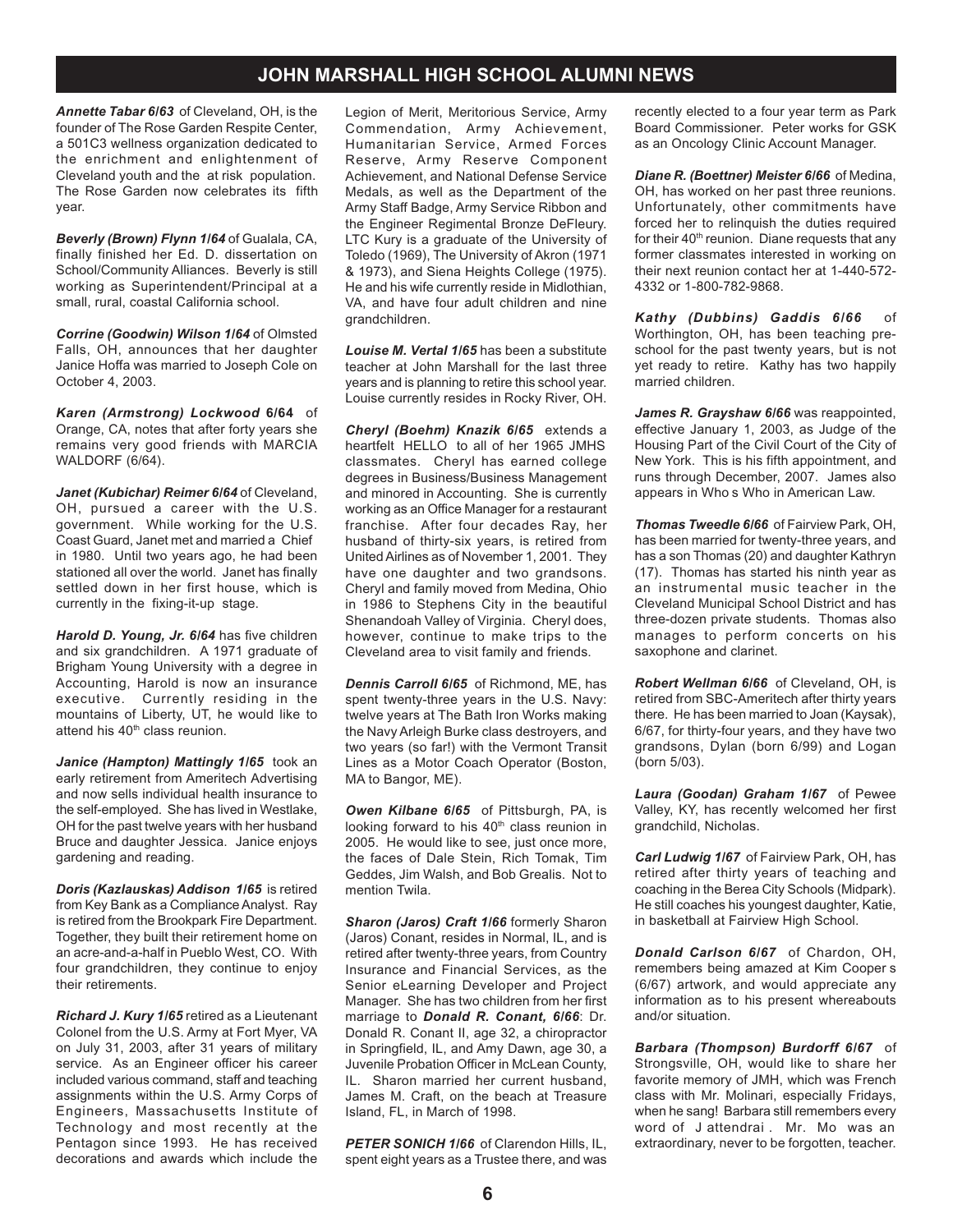*Norma (Tichenor) Conner 6/67* recently retired as Superintendent of the North Olmsted city schools. Her career in public education spanned almost thirty-two years, and she thoroughly enjoyed her work as a teacher and administrator in several northeast Ohio school districts. Norma currently resides in Barberton, OH.

*Barbara (Ator) Slobodian 1/68* lives on an eighty-acre ranch in San Andreas, CA, with her husband of twenty-nine years and lots of pets. He is a world-famous maker of Samurai swords, and together they travel around the world with them. Barbara has just taken up engraving.

*Fred I. Solok 1/68* has lived in Rocky River, OH, for twelve years, and the West Park area for twenty-nine years. Happily married to Barbara, and with three children, Fred has been very active in Rocky River civic activities, such as the Rocky River City Income Tax Cut and Voter Approval of Zoning Changes, and has recently run for Rocky River City Council-At-Large.

*Thomas Barber* **6/68** of Mayfield Heights, OH, has just completed thirty-one years as a teacher of Industrial Arts, the last twenty-five years in Willoughby at the Willoughby Middle School and South High School.

*Veronica Fleischer 6/68* recently attended her middle daughter s wedding in Jamaica, and planned on spending Thanksgiving in Hawaii. Veronica has six grandchildren, and currently resides in Lawrenceville, GA.

*Michael Schmidt* **6/68** of Nevada City, CA has been teaching in Penn Valley, CA for the past twenty-four years. And although Michael and *Denise Boyer (6/68)* are no longer married, they still maintain a friendship. Michael is active in mountain biking, golf, and softball. And I m funnier than Bob McGann!!

*Janet (Brutvan) Coleman 6/69* of North Olmsted, OH, is taking a break from working (a pretend retirement ). On June 11, Janet celebrated thirty-two years of marriage.

*Warren D. Keller 6/69* of Clarence Center NY, is still working as a Clinical Neuropsychologist and is conducting research in the areas of Attention Deficit Disorder and Auditory Processing Disorders.

#### **1970s Edited by Michelle Mader**

*Lesley Yamauchi 1***971** Retired in June of 03 from education with 18 yrs. of special ed. & 7 yrs. of teaching 3rd grade. Living in Alaska and enjoying several sports as well as traveling throughout the state.

*Laura (Ferris) Mruk 1971* Recently widowed after 31 yrs. of marriage. Trying to locate Debby (Bial) Wydeck 71.

*Margaret (Millard) Petrucelli 1972* met **Phillip** 1972 at their 15 yr. high school reunion on Sweetest Day in 87 and were married in Sept. 02.

*Tina Frontera 1973* was promoted to Sr. Vice President of Patient Choice Healthcare in Minneapolis. Her husband is suffering from Multiple Sclerosis. Having no children has allowed her many years of  $3<sup>rd</sup>$  world travel and volunteer work in Central America, South America, Asia and Africa.

*Glynis Mary McManamon 1973* has been a Sister of the Good Shepherd for more than 25 yrs. In 2001 she had a solo art show and has received 2 grants from the Kentucky Foundation for Women for creating feminist art.

*Mary (O Connor) Kestner 1978* and her husband of 22 years are raising 7 children between the ages of 21 and 4. They are living in Austin, MN where her husband, Kevin, is the president of Kestner Electric.

*William Keller 1985* is married with one daughter. He lives in Parma, and works for Kelly Steel Erectors.

*Nikita Collins Patterson 1989* from Stone Mt., Georgia has two children and is a math professor at Georgia State University.

**We need to hear from the** *Class of 1990 through 2003!!!*

#### *CURRENT SCHOOL NEWS*

John Marshall High School Students are proud to announce that the Boys and Girls 2003 Swim Teams are Senate Champs. Also, the 2004 Chess Team has earned State Championship.

The 2003 Boys Baseball and Girls Softball teams are also Senate Champs.

There are 360 Seniors preparing for graduation this year. CONGRATULATIONS SENIORS!!!



## **JMH FACULTY NEWS**

Former faculty Paul Corey is looking for other former faculty or alumni in or near the Columbus area to keep the Central Ohio Marshallites group going. If you are interested, please contact Paul at 614-888-9771 or email pcorey@webtv.net

William Hotz (Faculty 1961-1966) writes that he retired as Principal of Maple School, North Olmsted in 1990. He then retired as elementary guidance counselor in Encinitas, CA in 1992.

It s great to get the JMH newsletter! , says Roger Ramseyer. I retired as Superintendent of Schools in Green, Ohio ten years ago and have been a professor at the College of Wooster ever since. After twenty two years serving as principal and superintendent, I love the college and the great kids. My wife is retired and loves to play golf. We spend every January at Sunset Beach and play golf everyday. (My assistant at JMH, Dave Cox, went on to be an assistant superintendent. He and his wife join us at Sunset Beach). My daughter is an attorney in Columbus and loves the profession. I would like to hear from track and cross country runners I had the privilege of coaching from 1961- 1971, especially the members of the 1964 State Championship team. P.O. Box 636 Smithville, OH 44677 Phone 330-669-2206 or email ramsroost@aol.com

Bill Brashwitz (Faculty 1968-1987) enjoys hearing from and seeing former 1972-1978 Swim Team and Timer members. There was a get together in December at the Public House (Kamm s Corner) and in February, Nancy Ezo Schweger 6/76 visited.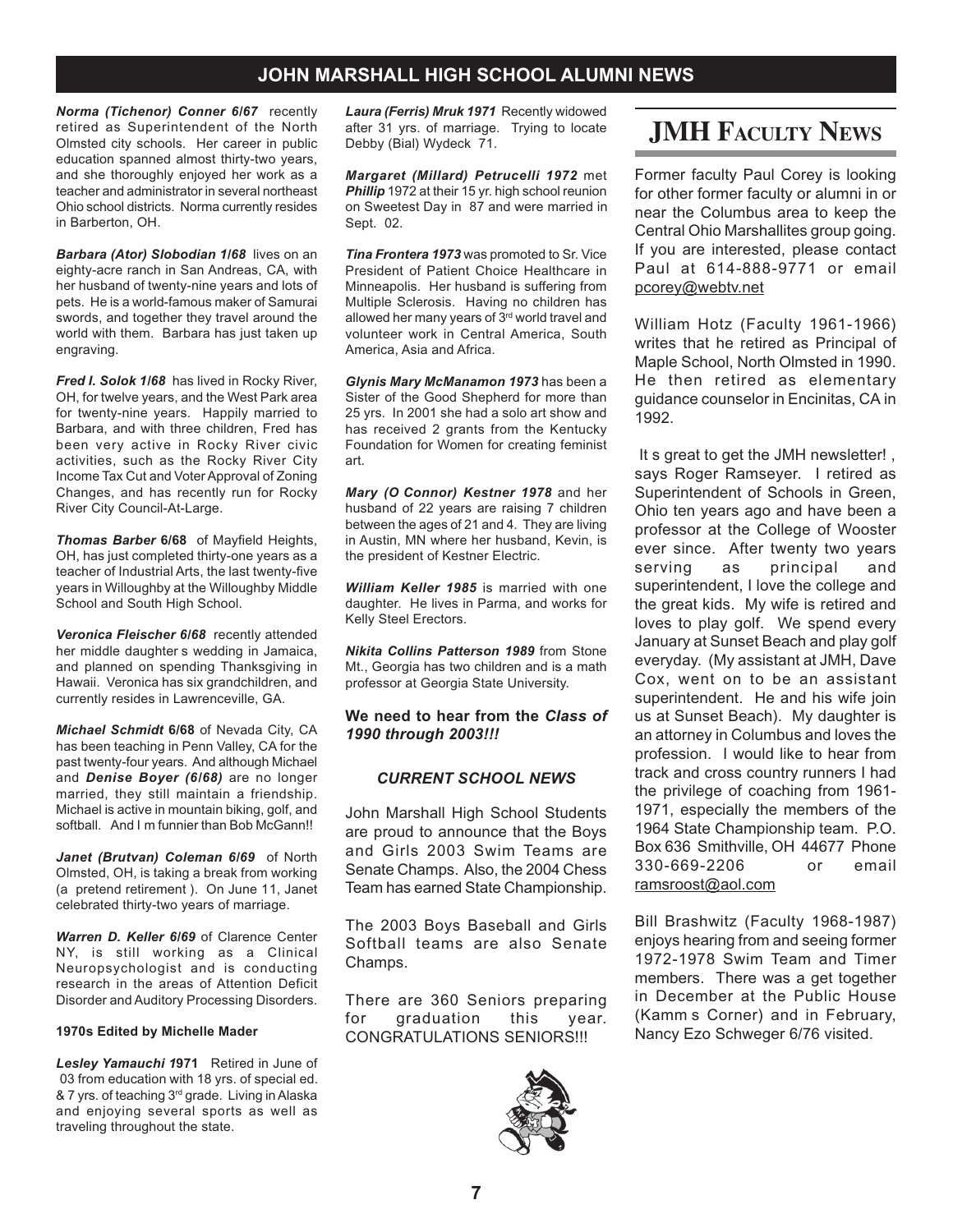JMH *Hall of Fame Induction Dinner/ Hall of Fame Inductions Will take place in April 29, 2005 at Brennan's Party Center Please check our website for information, or call Andy Mathews at Phone (440) 572-7685*



The JMHS Alumni grant several scholarships to deserving students on the basis of applications submitted to the Alumni for review. If interested please contact us or visit our website www.jmhalumni.com

## **CLASS REUNIONS**

#### *Planning a Class Reunion?*

Your Alumni Association can help. Reunion committees can request address lists and mailing labels for their class. Be sure to check out the latest edition of our Reunion Planning Guide on the www.jmhalumni.com website. A copy can also be mailed to you. Send your requests to our P.O. Box or email Mary Sinatra at jmhalumni@ameritech.net Also, we have voice mail (440) 356-0249. We will be holding a seminar on Class Reunions, please check our website for details.

#### **1954 Jan/June - 3 Events**

#### May 28, 2004

A.M. Golf Outing, Sweetbriar GC, Avon P.M. Social Gathering - Whton Place, Lakewood

#### May 29, 2004

7:00-Midnight Dinner Dance Lakewood Country Club, Westlake

#### May 30, 2004

12:00-6:00 P.M. Picnic, Melody Grove Picnic Shelter, Bring your own basket . Contact Mary (Johnston) Sinatra, 440-356- 0249

#### **1959 Jan/June**

Aug. 21, 2004 Carrie Cerino s 8922 Ridge Rd. North Royalton. Cocktail Hour 6:00- 7:00pm cash bar, Buffet dinner 7:00pm \$45.00 per person. Contact Jan. class: Donna Josey Marchese 440-888-5173 donnamarchese@earthlink.net

**1963 Jan/June** 2007 Plans TBA Please check website - Bruce and Lenore Brockman

**1964 January** July 4, 2004 TBA Contact person: Elizabeth Chodkiewicz

1964 June Aug. 13 & 14, 2004 40<sup>th</sup> reunion Contact: rpinc@adelphia.net

**1966** Looking for classmates. Contact person: Dale Alexander

**1973** Looking for classmates Contact: Debra (Rozier) Gist P.O. Box 811104 44181

**1974** Sept. 24, 2004 Get together TBA Sept. 25, 2004 Clambake — Steakroast Contact: Peggy Brennan.St. Clarence Pavilion (casual dress, BYOB/ wash) 30106 Lorain Rd. North Olmsted 44070

#### BOOK FOR SALE

#### *The ABC s of Living Happy*

By Roger Ramseyer

\$10.00 includes shipping to your home or business. Please make check available to: Roger Ramseyer P.O. Box 636 Smithville, OH 44677 (see Faculty article, also)

#### **UPCOMING EVENTS**

The former swim team and timers (72-78) will have their picnic on Saturday, July 10, 2004 at Huntington Beach Park on Lake Road in Bay Village. Time is 1:00 p.m. Contact Jo Brashwitz or Scott Nagy at joy@jmhalumni.com or scott@jmhalumni. com

**JMH Alumni 1st Annual Golf Outing**

Sat. Aug. 21<sup>st</sup>, Links / John s Road Tee off 10:00am (\$60) Contact: Peggy Cecora 216-941-9730

#### **PURITAS PARK:THE ART OF IT ALL**

Once again JMH will have a booth at the annual Bellaire-Puritas Park festival. This year it will take place on Sunday, June 6, 2004 - Noon to 6 P.M. This year s theme is Meet the Melting Pot , showcasing the many cultural groups and nationalities in our neighborhood. Please join us!!

#### **FOURTH OF JULY PARADE**

Join other Alumni at the annual Kamm s Corner parade held this year on Saturday, July 3rd, 9:30a.m. We meet behind Walgreen s by 8:30 a.m. Wear your red and white!!

#### **OPEN MEETING**

Every year we extend an invitation to all alumni to attend our first meeting of the year. This year the meeting will be held on Wednesday, September 8, 2004. Please check our website for location, or call 440-356-0249.

#### **MELODY GROVE PICNIC**

Every year there is a gathering of JMH Alumni, Family and Friends at the Melody Grove Picnic Shelter, 38515 Sugar Ridge Rd., North Ridgeville.This year the event will take place on **Sunday May 30, 2004** from 12:00 to 6:00P.M. Bring your own basket, beer provided. Small charge per family may apply. Contact John Salay 216-251- 0973.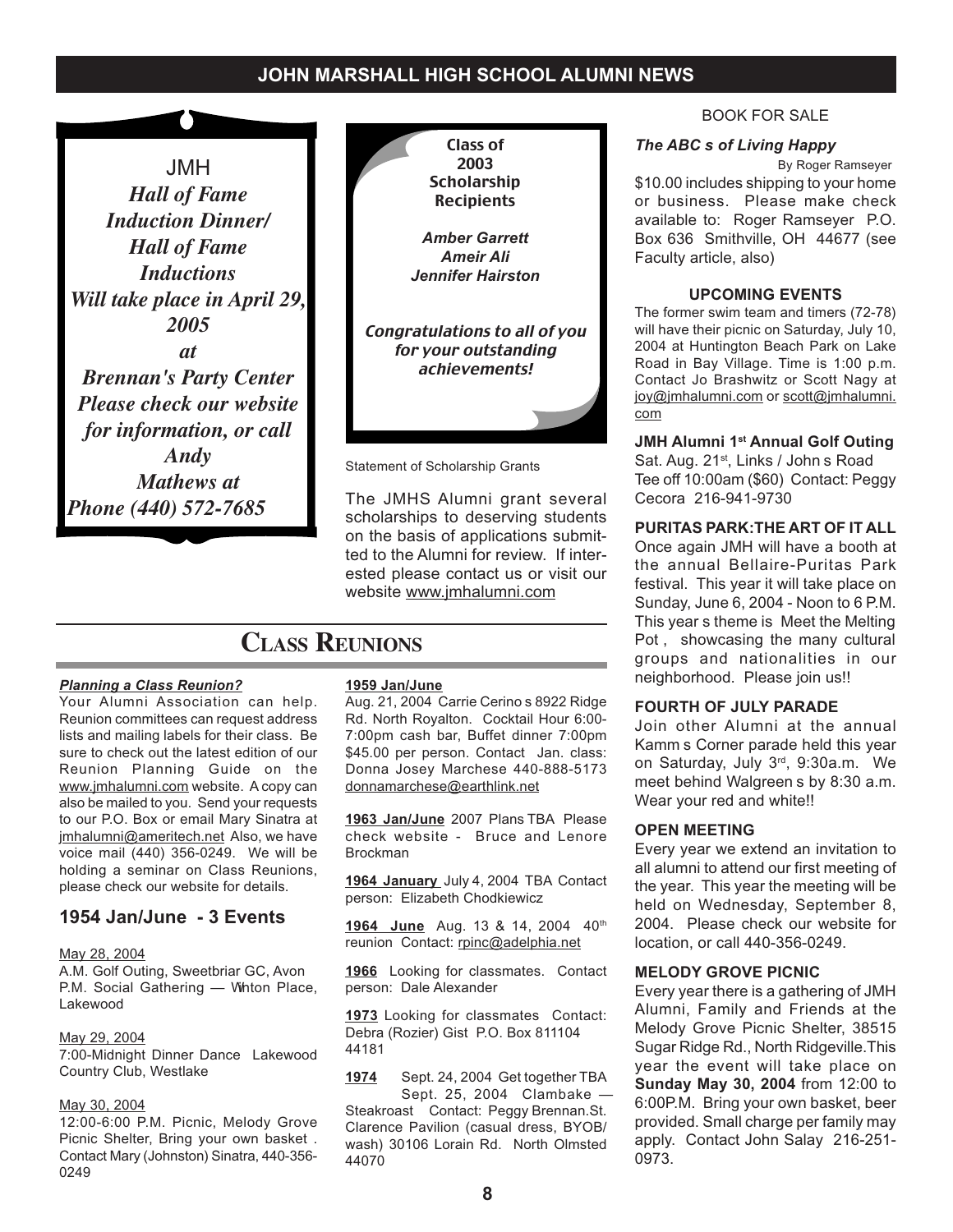## WWW.JMHALUMNI.COM

Our website has taken on a different look. We have moved to a new hosting service after Cleveland.Com discontinued their free community website hosting service. Our new host provides many features and benefits that will allow us to grow and diversify our web content. We already have added a full-featured message board system similar to what classmates.com offers. Registration is required, but after that you are free to post messages and start new topics.

We have added a shopping section where JMH merchandise is available for sale. This includes our music CD s, the band video, sportswear and other items. There is no need to use Paypal to order merchandise on line since we now have a merchant account that allows for purchases using Mastercard and Visa. You can also place orders by phone using your credit card or by mail with a check. We will be adding new items so check the website often

----------------

to see what is available.

Now that we have more control over our web content, we are streaming audio and video using Real Player and Windows Media Player. You can see performances by the current band and listen to recordings of the band and choir from years past. A section is devoted to reunion announcements that contains the latest info we have. The objective for our website is content rather than glitz. There are plenty of sites to visit if you want moving graphics and other cool stuff. Our focus is on the content as a source of information and a resource for our alumni.

The website contains historical as well as current news about John Marshall High School. It is important for our alumni to support the students, faculty and staff and part of that is being informed about school activities. Many activities are open to all alumni. Check the Events Calendar and plan to attend a school function. It is sure to bring back memories. If you are apprehensive about going back to the school

where you spent several years of your life, you are probably not alone. Call a classmate and attend together. Use extreme caution, however. You might start thinking that you re a teenager again.

There are no fees for using any feature on our website. We depend on you to help support our efforts so don t forget to send a contribution every year. Any amount is appreciated and will support alumni association activities.

We welcome input for website content from our alumni, faculty and students.

If you have something that you want posted, please send it to webmaster@jmhalumni.com . This is your website.

> John Papay 6/63 Webmaster

## *NEEDED: ALUMNI DIRECTOR*

The JMH Alumni Association is taking resume's for an Alumni Director. Please consider joining our committee by contacting us at www.jmhalumni.com or leave a voice mail at 440-356-0249.

## *JMH Endowment Fund Partners with The Cleveland Foundation by Michael Grzesiak*

The Cleveland Foundation is pleased to announce the recent establishment of the John Marshall Alumni Association Endowment Fund. Through this new partnership, the Foundation will hold the Association s endowment, pooling the assets with other like funds for investment purposes. Six percent of the fund s value will be available each year for charitable purposes such as scholarship support for John Marshall High School Students.

By aligning with the Cleveland Foundation, the Alumni Association may now tap into a variety of planned giving options like charitable gift annuities and charitable remainder trusts - gift arrangements that provide a benefit to donors while still making a meaningful charitable commitment. If you are interested in learning more about planned gifts, please call Gift Planning Officer Michael Grzesiak 216-685-2003. Visit our website at www.clevelandfoundation.org.

As the nation s first community foundation, The Cleveland Foundation is recognized as a leader in northeast Ohio and within the field of philanthropy. Established in 1914, the Foundation s mission is to enhance the lives of greater Clevelanders through grantmaking, building community endowment, and providing leadership on key community issues.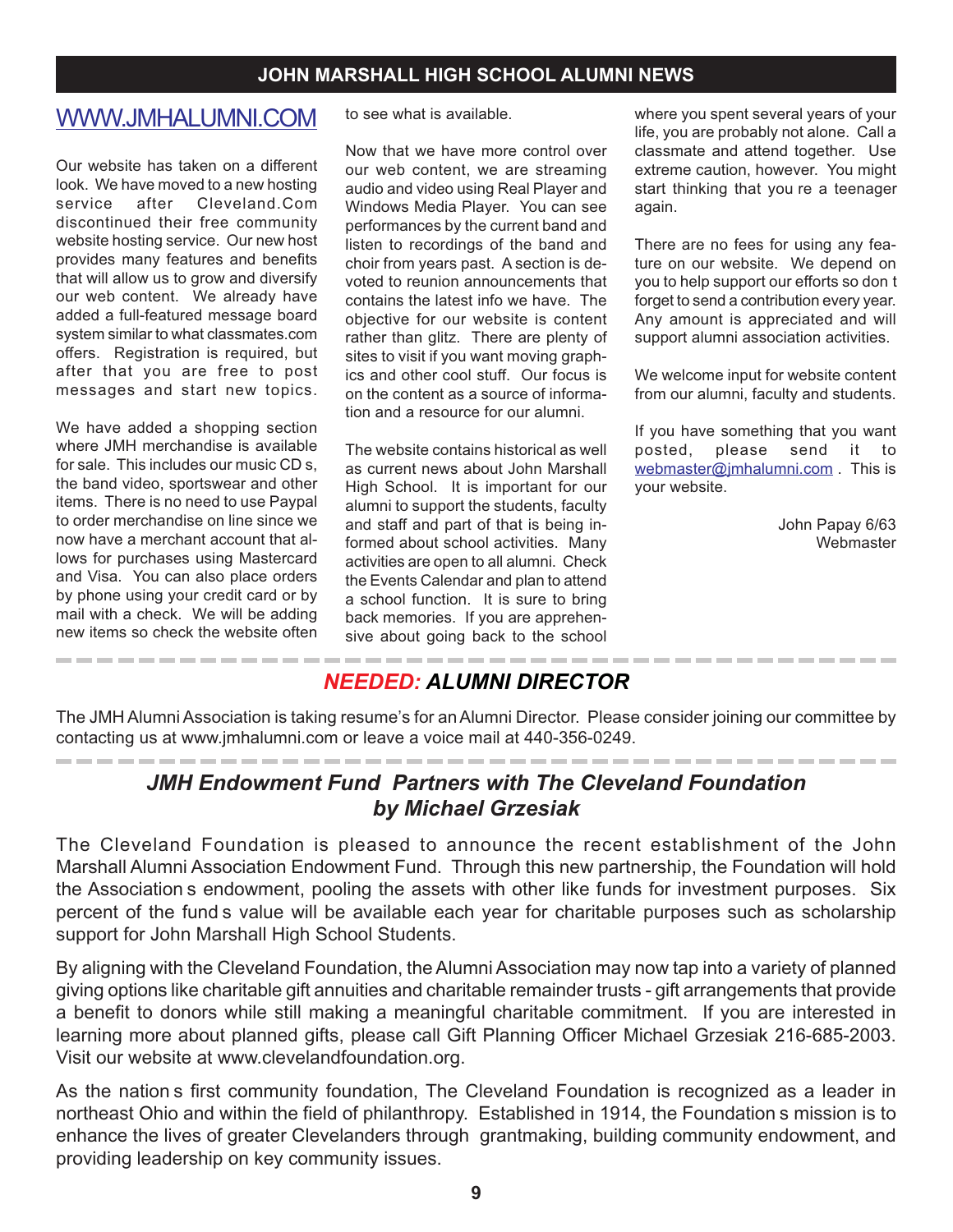## **FINAL ROLL CALL**

| Gladys (Hyland) Degner         | 6/25 |
|--------------------------------|------|
| Pauline Scranton               | 6/28 |
|                                |      |
| William Dyble                  | 1/31 |
| Georgiana (Metter) Shaw        | 1/32 |
| Paul Knowles                   | 6/35 |
|                                |      |
| Lois Hazel Landes              | 6/35 |
| Rita (Baieder) Coovert         | 6/36 |
|                                |      |
| Albert Weigand                 | 6/36 |
| Gilbert Batman                 | 1/37 |
| Edward Misencik                | 1/37 |
|                                |      |
| Ruby Maxey                     | 6/37 |
| John Vertal                    | 6/37 |
| Jean (Gallagher)Livingston1/38 |      |
|                                |      |
| Joanne (Schuur) Cline          | 6/38 |
| Betsy Marie (Ross)Church 6/39  |      |
|                                |      |
| Bettie Eisenhauer              | 6/39 |
| Betty (Rump) O Neill           | 6/39 |
| Joseph Koenig                  | 1/40 |
|                                |      |
| Virginia Wurz                  | 1/41 |
| Dorothy Savchak                | 6/41 |
| George Rechner                 | 1/42 |
|                                |      |
| Ralph Clingman                 | 1/43 |
| William Rini                   | 1/43 |
| Alice Alert                    | 6/43 |
|                                |      |
| George Kelly                   | 6/44 |
| Bill Canfield                  | 6/44 |
|                                |      |
| Paul Boje                      | 6/44 |
| Grace (Leonardi) Bell          | 1/45 |
| Ruby Otter Peters              | 6/45 |
|                                |      |
| Dora (Williams) Snowberger     |      |
|                                | 6/46 |
|                                |      |
|                                |      |
| Joanne (Paxton) Currier        | 6/47 |
| John Folkman                   | 6/48 |
|                                |      |
| John Wilgoey                   | 6/48 |
| Jeanette (Balog) Sims          | 1/49 |
| Herbert Eibler                 | 1/50 |
|                                |      |
| Phyllis (Brooks) Anderson      | 6/50 |
| Loretta (Sucku) Grombol.       | 6/51 |
| Barbara (Brenner) Liddington   |      |
|                                | 1/52 |
|                                |      |
| Joy (Lucas) Wright             | 1/53 |
| Ralph Hiltermann               | 6/53 |
|                                |      |
| Helen (Hallett) Harsch-Sloan   |      |
|                                | 6/54 |
| James Matear                   | 6/54 |
|                                |      |
| Nancy (Milner) Porter          | 6/54 |
| John Riley                     | 6/54 |
| William Tabata                 | 6/54 |
|                                |      |
| Barbara (Dozstal)Jamison       | 6/55 |
| Gary Wetmore                   | 6/55 |
|                                | 6/56 |
| Mary Ann (Keifer) Nass         |      |
| Ronald Calvin                  | 6/56 |
| Mary (Hoffman) Turk            | 1/57 |
| William Varhola                | 1/57 |
|                                |      |
| Jean Ann Jarolimek             | 6/57 |
| Anthony Celebreeze             | 1/59 |
| Tom Wilhelm                    | 6/61 |
|                                |      |
| James Maxey                    | 6/63 |
| Norman Jackson II              | 6/63 |
|                                | 6/64 |
| James Grealis                  |      |
| Richard Marciniak              | 6/65 |
| John Readence                  | 6/65 |
| Beverley (Swift) Saltzman      | 6/65 |

| Susan (Snyder) Marek  1/66     |
|--------------------------------|
| Martin Yonek  6/68             |
| Barbara (Steitz) Seklarz  6/70 |
| Charles Sampson  72            |
| Peter DeLuca  '73              |
| Edward Bertrand'  73           |
| Robert Oakley  '74             |
| Cindy (Lachendro) Wilson  '75  |
|                                |
|                                |

#### **Faculty**

Paul Clapacs Eric Domer, Assistant Principal Doris Mancuso John Schmidt Dorothy Snyder

#### **Staff**

Laura Lynn (Knerr) Kaus Marilyn Moore Lettie Ford

#### *Major Donors*

Donna (Gedeon) Skaff 1/55 in memory of her parents, William Gedeon of 6/31 and Gladys Leinweber Reed 6/35

Other donors include: William Ackerman Ruth Ann Altschuld Thomas Berger Mark Borrelli Leonard Downie Marjorie Eglett Don Friedl David Gomersall Marilyn Heinke Carole Hilewich Joe Hrudka Paul Johanni Bernard Kasten, MD Richard Kughn Gertrude Massey

Scott Nagy Tom Neeson Paul Pender Jerry Peppers Ralph Pfingsten Mary Lou Pollack Marilyn Romeo David Roskoph Bill Schurk Donald Scranton Kay Swingle Ken Tischler Robert Vinyard Charles Willcox Robert Yaroma Felicia Young John Zayac

*Please consider a donation to our General Fund or our new Endowment Fund. We thank you for your support!!!*

| <b>Financial Report</b><br><b>Financial Statement for 2003</b>                                                                      |                            |                                                   |
|-------------------------------------------------------------------------------------------------------------------------------------|----------------------------|---------------------------------------------------|
| <b>General Fund</b>                                                                                                                 |                            |                                                   |
| <b>Balance as of December 31, 2002</b>                                                                                              |                            | \$14,606                                          |
| Income:<br><b>Donations and Fund Raising</b><br><b>Interest</b><br><b>Total</b>                                                     | \$16,877<br>90<br>\$16,967 |                                                   |
| <b>Expenses:</b><br><b>Operating</b><br><b>Newsletter, Printing</b><br><b>Scholarships</b><br>Data Processing (hardware & software) |                            | \$6,801<br>11,018<br>2,500<br>740<br>$-$ \$21,059 |
| <b>Balance as of December 31, 2003</b>                                                                                              |                            | \$10,514                                          |
| <b>Endowment Fund</b>                                                                                                               |                            |                                                   |
| <b>Balance as of December 31, 2002</b><br>Income:<br><b>Donations</b><br><b>Interest</b>                                            | \$1,175<br>\$<br>434       | \$31,103                                          |
| <b>Total</b>                                                                                                                        |                            | \$32,712                                          |
| <b>Balance as of December 31, 2003</b>                                                                                              |                            | \$32,712                                          |

**Please consider a gift to the Endowment Fund. Plant a seed and watch it grow.**

**Scott H. Nagy (6/75) 2003 Treasurer**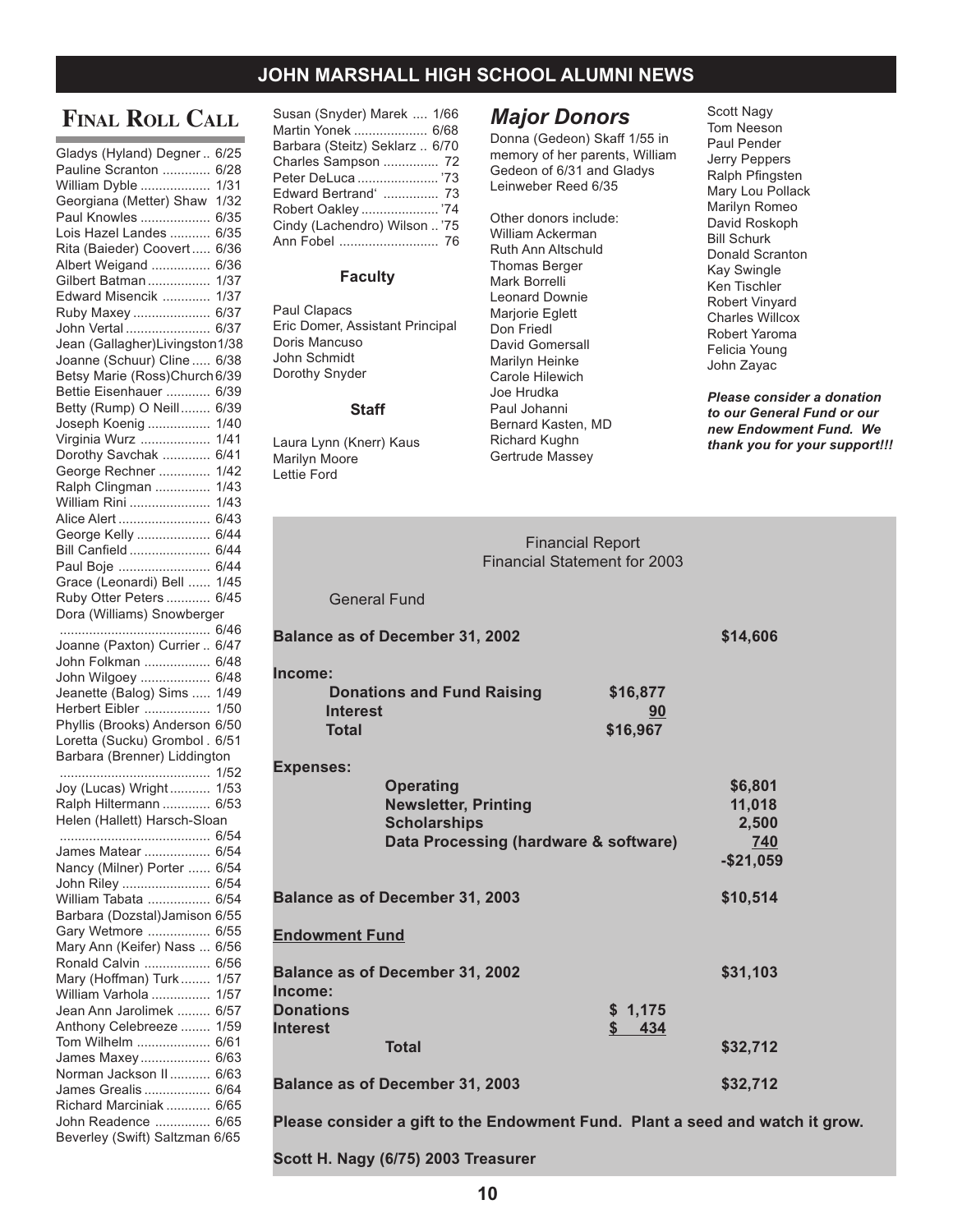|                                                                                                                                                                                                                                                                                                                                                     |                                      |                                                                              | JOHN MARSHALL HIGH SCHOOL ALUMNI NEWS |                           |                                                  |
|-----------------------------------------------------------------------------------------------------------------------------------------------------------------------------------------------------------------------------------------------------------------------------------------------------------------------------------------------------|--------------------------------------|------------------------------------------------------------------------------|---------------------------------------|---------------------------|--------------------------------------------------|
|                                                                                                                                                                                                                                                                                                                                                     | Class of<br>January<br>June<br>Other | the control of the control of the<br><u> 1990 - Johann Barbara, martin a</u> |                                       | Staff<br>Friend<br>Former | <u> 1989 - John Barnett, francuski politik (</u> |
| Check if reminder of September Meeting is desired - Wednesday September 8, 2004.                                                                                                                                                                                                                                                                    |                                      |                                                                              |                                       |                           |                                                  |
| First                                                                                                                                                                                                                                                                                                                                               |                                      | Maiden                                                                       |                                       | Last                      |                                                  |
| <b>Check if New Address</b>                                                                                                                                                                                                                                                                                                                         |                                      |                                                                              |                                       |                           |                                                  |
|                                                                                                                                                                                                                                                                                                                                                     |                                      |                                                                              |                                       |                           |                                                  |
| <u> 1989 - Andrea Santa Andrea Andrea Andrea Andrea Andrea Andrea Andrea Andrea Andrea Andrea Andrea Andrea Andr</u><br>I also wish to support the John Marshall High School Alumni Association with my tax deductible contribution.<br>Please make checks payable to: John Marshall Alumni Association P.O., Box 16678, Rocky River, OH 44116-0678 |                                      |                                                                              |                                       |                           |                                                  |
| For Office Use Only: ______Update ______Obit ______News ______Donation ______Yearbook ______Scholarship                                                                                                                                                                                                                                             |                                      |                                                                              |                                       |                           |                                                  |
| <b>Please help</b> We're constantly undating our database enabling us to help out reunion committees. There are many IMH alumni                                                                                                                                                                                                                     |                                      |                                                                              |                                       |                           |                                                  |

*Please help!* We're constantly updating our database, enabling us to help out reunion committees. There are many JMH alumni who have never received the Alumni News, heard that their class was having a reunion, or even know that there is an Alumni Association. Several of you have brothers, sisters, cousins, parents, and children and some of you remain in contact with classmates that have attended JMH. It's sad to say - they may be missing from our database. Would you please take the time now to give us an update on their current mailing address? We're also trying to confirm the deceased members of the JMH family reunion committees have a hard time with this area - so if you can supply a date of death (a copy of the OBIT would be helpful), it might prevent an embarrassing or upsetting phone call around reunion dates. Don't forget to include class and year - if you don't know it, take your best shot!

To the ladies - please always include your maiden name with any correspondence.

To the gentlemen - please list any name change or alteration of the spelling of your name. \_\_\_\_\_\_\_\_\_\_\_\_\_\_\_\_\_\_\_\_\_\_\_\_\_\_\_\_\_

| Name           | Name                     | Name                                   |
|----------------|--------------------------|----------------------------------------|
|                | $\frac{1}{1}$ Class Year |                                        |
|                |                          | If Deceased (date)                     |
|                |                          |                                        |
| City/State/Zip | City/State/Zip           | City/State/Zip                         |
|                |                          | $\boxed{\text{Phone} \ (\ ) \ \ \_\_}$ |
| Comments       | Comments                 | Comments                               |